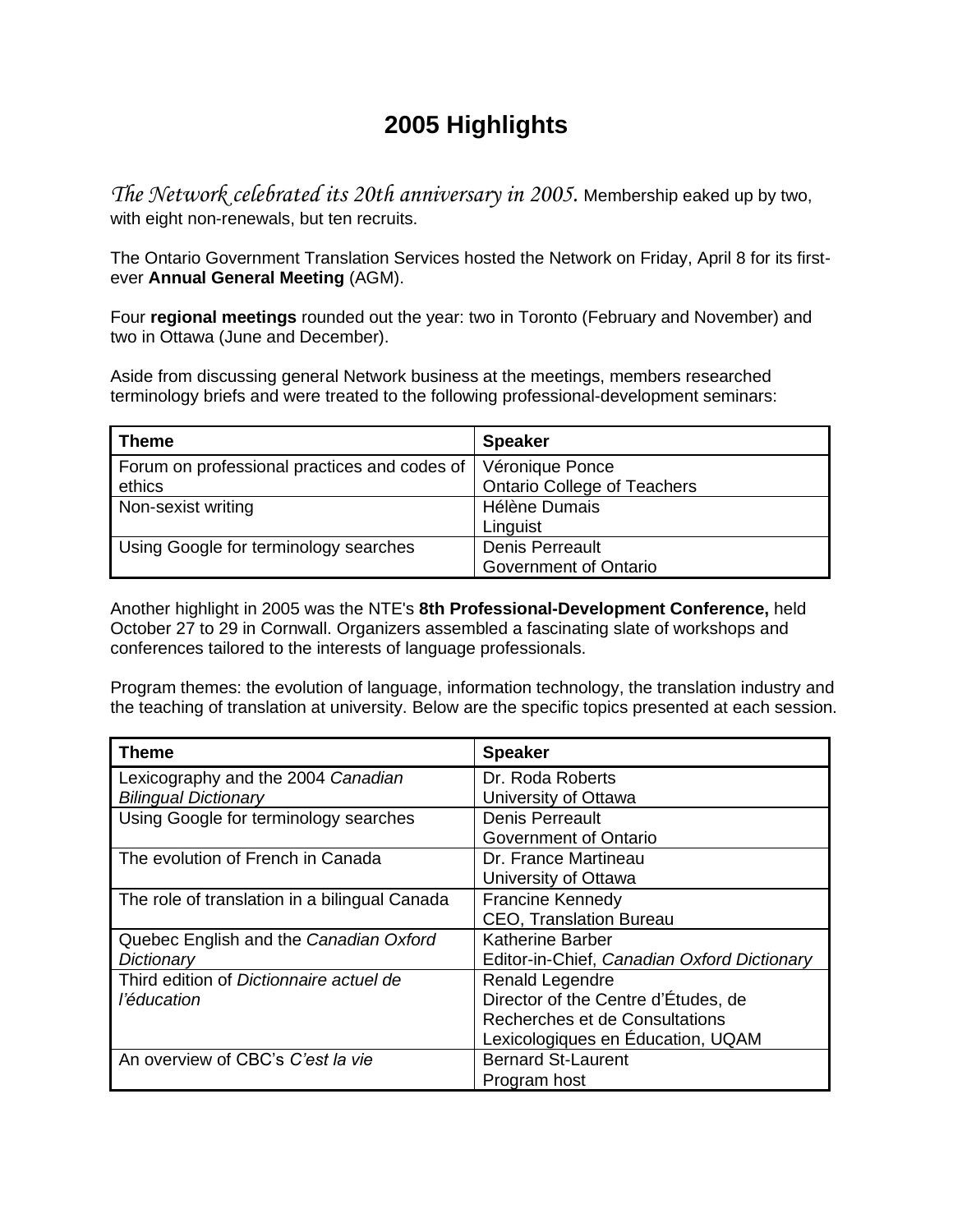## **2005 Highlights**

| Can translation be taught?            | Panel members:<br>- Jean Delisle, director, University of Ottawa<br>School of Translation and Interpretation<br>- Marco A. Fiola, professor, UQO<br>- María Constanza Guzmán, lecturer,<br><b>Glendon College</b> |
|---------------------------------------|-------------------------------------------------------------------------------------------------------------------------------------------------------------------------------------------------------------------|
| New tools; new habits                 | Andrée Sirois and René Morin                                                                                                                                                                                      |
|                                       | La Boîte à mots et associés                                                                                                                                                                                       |
| Can we get rid of our shoe boxes now? | <b>Christian Mayer</b>                                                                                                                                                                                            |
|                                       | President, Tradintek Services Linguistiques,<br>and lecturer, UQO                                                                                                                                                 |

In celebrating its 20th anniversary, the NTE also presented commemorative certificates to its **past presidents**, in recognition of their time, energy and commitment. A **very special tribute** was paid to **Liliane Vincent**, the NTE's founding president, who was given a lifetime honorary membership, as well as a commemorative plaque.

Another milestone drew members' attention in 2005: the 10th anniversary of both **Lnorte**, the Network's electronic listserv and discussion forum , and the organization's **Web site,** where members can consult a wealth of detailed terminology briefs, among other resources. Updates to the Web site continue.

The Network established a **Promotional Committee** whose mission is to design tools and strategies for bolstering the NTE's ranks. In 2005, the Committee re-designed the Network's promotional flyer, calling on the services of a professional computer graphics designer in the process.

**Membership fee scale** for 2006 – Free-lancers and organizations with one member: \$80; twomember organizations: \$140; three-member organizations: \$180; four-member organizations: \$220; five-member organizations: \$260; six-member organizations: \$300. First-time induction fee: \$75. For students, the regular membership fee is \$30, as is the induction fee.

In keeping with its longstanding tradition, the NTE hosted an **information kiosk** in Gatineau for **International Translation Day**, taking advantage of the event to present two **merit scholarships** to the following students:

- ➢ Maya Geneviève Cholette-Tétrault: McGill University
	-
- ➢ Ariane Morin-Denommé: Université de Montréal

Members also received one issue of the NTE's newsletter *En bons termes / On Good Terms*.